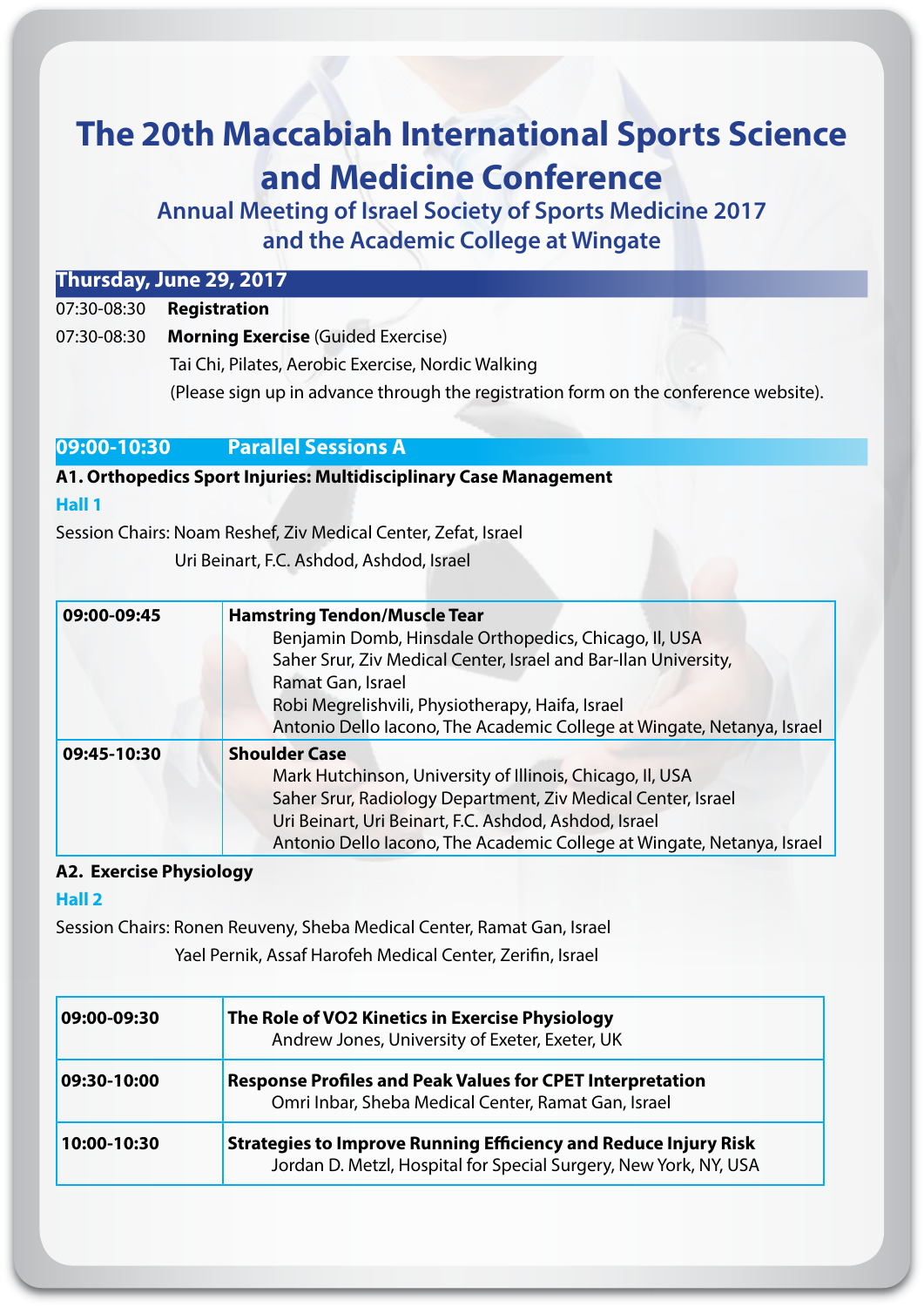### A3. The 11<sup>th</sup> Seminar on Military Sports Medicine: Overuse Injuries and Physical Challenges **3 Hall**

Session Chairs: Ishay Ostfeld, Israel Defense Forces (IDF) Medical Corps, Israel Uria Moran, IDF Medical Corps, Israel

| 09:00-9:10  | <b>Opening Address</b><br>Ishay Ostfeld, IDF Medical Corps, Israel                                                                          |
|-------------|---------------------------------------------------------------------------------------------------------------------------------------------|
| 09:10-09:30 | Train as You Fight: The Experience of the IDF's Special Unit<br>Ishay Lizer, IDF, Combat Fitness Center, Israel                             |
| 09:30-09:50 | <b>The Navy Seals Physical Selection Process</b><br>Noel Sons, United States Naval Special Warfare Unit 2, US Naval Warfare<br>Command, USA |
| 09:50-10:10 | <b>Managing a US Special Forces Human Performance Program</b><br>Paul Goldberg, 10th Special Forces Group, US Army Special Forces, USA      |
| 10:10-10:30 | <b>Physiology Challenges of Military Firefighters in Paris</b><br>Alhanati Laure, Paris Fire Brigade, French Armed Forces, Paris, France    |

### A4. The 3<sup>rd</sup> Israel Seminar on Disability and Adapted Sport: Paralympic Sport **129 Hall**

Session Chairs: Mark Taragin, National Insurance Institute of Israel

Dafna Gutman, National Insurance Institute of Israel

| 09:00-09:10 | <b>Opening Address</b><br>Mark Taragin, National Insurance Institute of Israel                                                                              |
|-------------|-------------------------------------------------------------------------------------------------------------------------------------------------------------|
| 09:10-9:30  | <b>Medical Challenges of Paralympic Swimmers</b><br>Ram Sack, Sheba Medical Center, Israel                                                                  |
| 09:30-10:00 | Train and Gain: A Story of a Paralympic Champion<br>Inbal Pezaro, National Paralympic Medalist, Israel<br>Jacob Beinnson, National Paralympic Coach, Israel |
| 10:00-10:30 | <b>Diving Training of Persons with Severe Disabilities</b><br>Yaron Harel, Etgarim Diving School, Israel                                                    |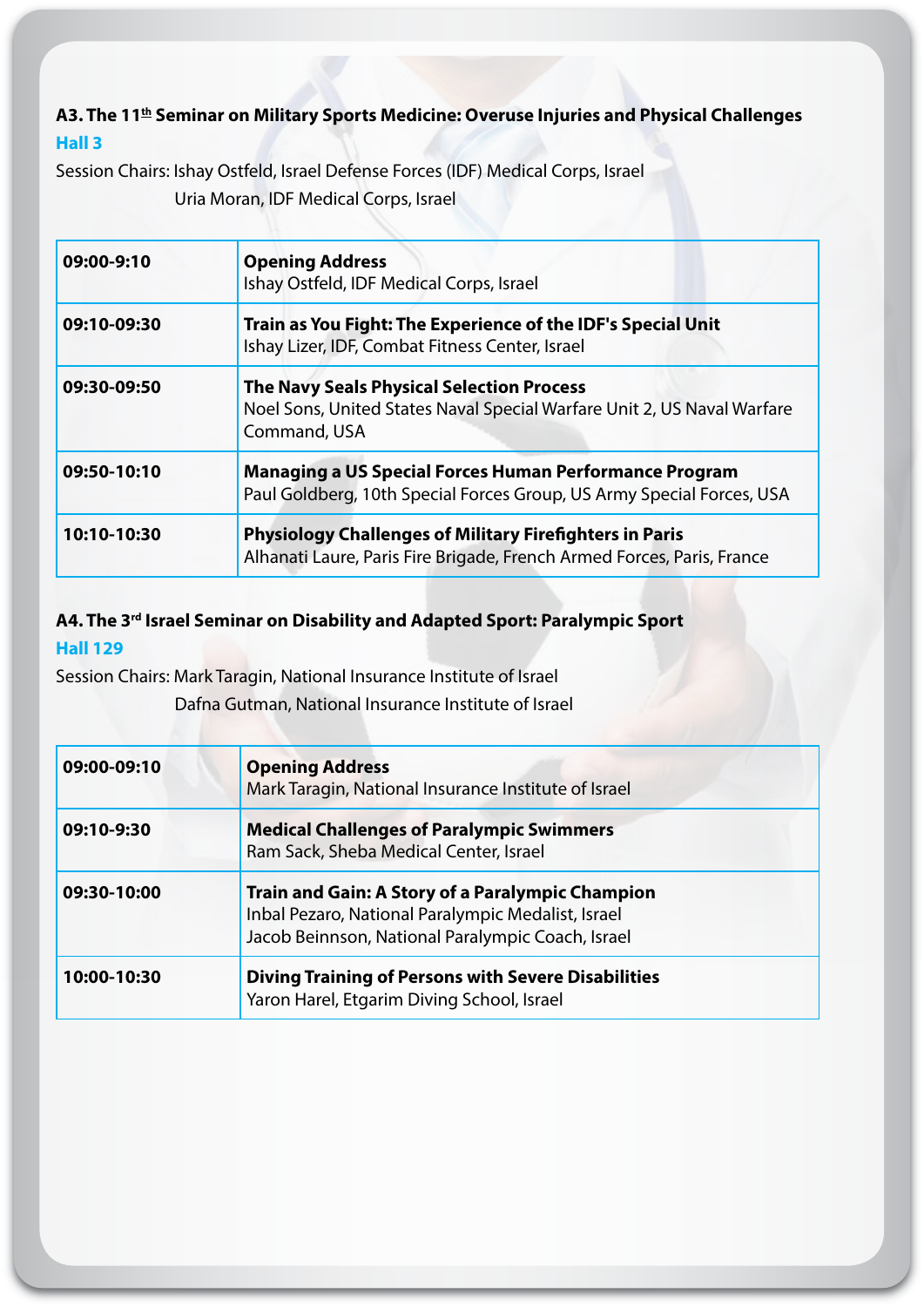### **A5. Psychological Aspects of Basketball**

#### **127 Hall**

Session Chairs: Ronnie Lidor, The Academic College at College, Netanya, Israel

Michael Bar-Eli, University of the Negev, Be'er-Sheva, Israel and the Academic College at Wingate, Israel

| 09:00-09:20 | The Paradox of Shooting Three-Point Shots in Basketball<br>Ronnie Lidor, The Academic College at Wingate, Netanya, Israel<br>Lior Lipshitz, Basketball National League, Israel                                                                                    |
|-------------|-------------------------------------------------------------------------------------------------------------------------------------------------------------------------------------------------------------------------------------------------------------------|
| 09:20-09:40 | The Relationships between Basketball Coach Halftime Speech and Players'<br>Performance, and Their Perceptions Regarding Its Value<br>Liat Bakalo, The Academic College at Wingate, Netanya, Israel<br>Sima Zach, The Academic College at Wingate, Netanya, Israel |
| 09:40-10:00 | Fighting with Their Backs to the Wall: Analysis of Critical Games in<br><b>NBA Playoffs</b><br>Elia Morgulev, Ben-Gurion University of the Negev, Be'er-Sheva, Israel                                                                                             |
| 10:00-10:20 | On the (Sport-)Psychology of "Doing Nothing"<br>Michael Bar-Eli, University of the Negev, Be'er-Sheva, Israel and the Academic<br>College at Wingate, Israel                                                                                                      |

| 10:30-11:30 | <b>Coffee Break and Exhibition</b>                  |
|-------------|-----------------------------------------------------|
|             | Special Event: Ironman Boot Camp- Dr. Jordan Metzl  |
|             | <b>Hospital for Special Surgery, NY, USA</b>        |
|             | $\mathbb{R}$ *(bring your gym clothes and/or shoes) |
|             |                                                     |

**B Sessions Parallel 11:30-13:00**

#### **B1. General Orthopedic Sport Medicine**

#### **1 Hall**

Session Chairs: Yiftah Beer, Assaf Harofeh Medical Center, Zerifin, Israel Ehud Rath, Tel Aviv Sourasky Medical Center, Tel Aviv, Israel

| 11:30-11:50 | <b>Leg Pain: The Diagnostic Dilemma</b><br>Mark Hutchinson, University of Illinois, Chicago, II, USA                             |
|-------------|----------------------------------------------------------------------------------------------------------------------------------|
| 11:50-12:10 | Hip Arthroscopy at the Frontier of Sports Medicine - 10-Year Experience<br>Benjamin Domb, Hinsdale Orthopedics, Chicago, II, USA |
| 12:10-12:30 | 25 for 25: Pearls & Pitfalls of Arthroscopic Surgery<br>Mark Hutchinson, University of Illinois, Chicago, II, USA                |
| 12:30-12:50 | <b>Free Abstracts and Presentations</b>                                                                                          |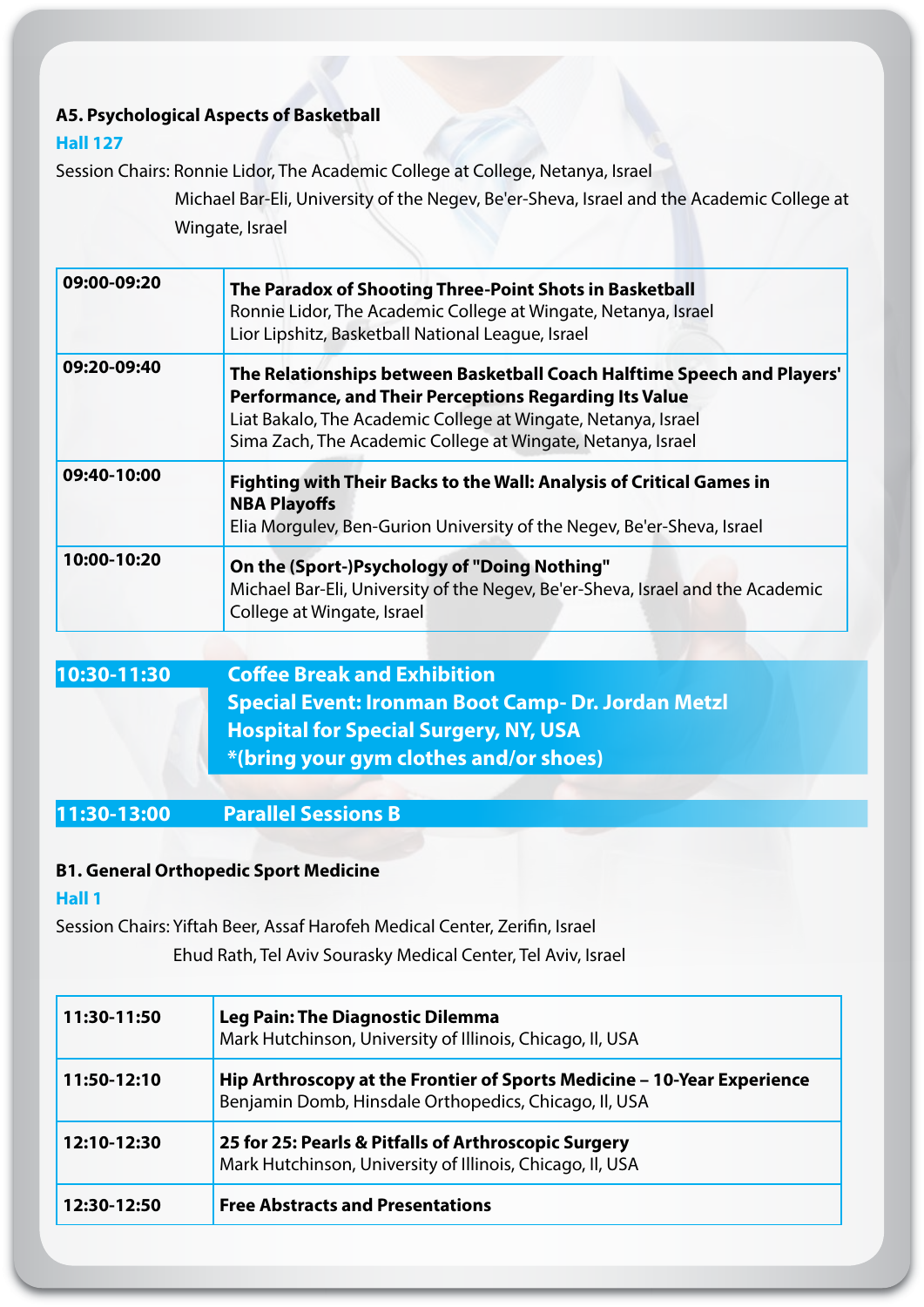### **B2. Physical Activity across the Lifespan**

#### **2 Hall**

Session Chairs: Sharon Tsuk and Yael Netz, The Academic College at Wingate, Netanya, Israel

| 11:30-12:00 | <b>Current Trends to Promote Healthy Sports Participation in Young Athletes</b><br>Jordan D. Metzl, Hospital for Special Surgery, New York, NY, USA    |
|-------------|--------------------------------------------------------------------------------------------------------------------------------------------------------|
| 12:00-12:30 | <b>Neuromuscular Protective Effects of Regular Physical Activity</b><br>Marco Narici, University of Nottingham, Nottingham, UK                         |
| 12:30-13:00 | Protein Synthesis and Physical Activity in the Elderly<br>Yair Lahav, Interdisciplinary Center of Nutrition and Physical Activity,<br>Tel Aviv, Israel |

### **B3. The 11<sup>th</sup> Seminar on Military Sports Medicine: Military Physiology and Performance Enhancement**

#### **3 Hall**

Session Chairs: Jay Hoffman, University of Central Florida, Orlando, Fl, USA

Ran Yanovich, Institute of Military Physiology, Heller Institute of Medical Research, Tel Aviv University, Tel Aviv, Israel

| 11:30-12:10 | <b>Optimizing Military Physical Performance: Science and Strategies</b><br>Bradley C. Nindl, University of Pittsburgh, Pittsburgh, USA                       |
|-------------|--------------------------------------------------------------------------------------------------------------------------------------------------------------|
| 12:10-12:30 | <b>Evaluation of Physical and Cognitive Performance after Simulated Road</b><br><b>March - Using VR Environment</b><br>Itay Ketko, IDF Medical Corps, Israel |
| 12:30-13:50 | Performance Enhancement of SF Soldiers in the IDF<br>Jay Hoffman, University of Central Florida, Orlando, Fl, USA                                            |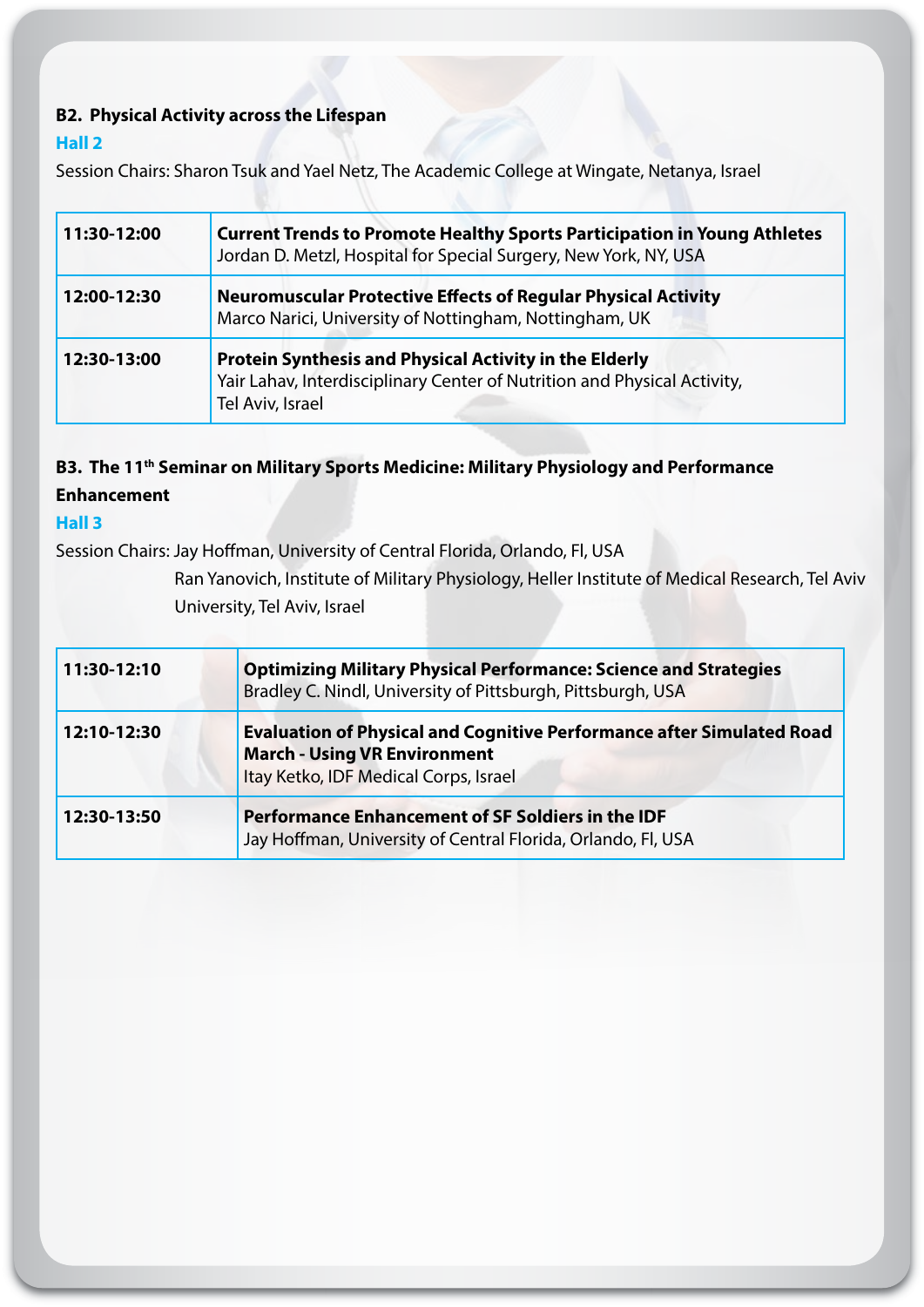## B4. The 3<sup>rd</sup> Israel Seminar on Disability and Adapted Sport: Sport Prescriptions for Disabled **Rehabilitation**

#### **129 Hall**

Session Chairs: Ishay Ostfeld, National Insurance Institute of Israel Yeshayahu (Shayke) Hutzler, The Academic College at Wingate, Netanya, Israel

| 11:30-11:50 | Participation and Program Quality Assessment in a Sports Center for<br><b>Children with Disabilities</b><br>Anat Chacham-Guber, Israel Sport Center for the Disabled, Ramat Gan, Israel                                                    |
|-------------|--------------------------------------------------------------------------------------------------------------------------------------------------------------------------------------------------------------------------------------------|
| 11:50-12:10 | <b>Game of Life: Soccer Intervention in New and Veteran Participants with</b><br>Severe Mental Illness - Fitness, Skill and Mental Health-Related Outcomes<br>Yeshayahu (Shayke) Hutzler, The Academic College at Wingate, Netanya, Israel |
| 12:10-12:30 | Forming a League: Using the Peer Group in Basketball for Empowerment,<br><b>Social Rehabilitation and Recovery</b><br>Michal Wairon, Enosh - The Israeli Mental Health Association,<br>Ramat Hasharon, Israel                              |
| 12:30-12:50 | <b>Contribution of Muscular Weakness to Osteoporosis</b><br>Amit Gefen, Tel Aviv University, Tel Aviv, Israel                                                                                                                              |

### **B5. Jews and Sports in the Modern Era**

#### **127 Hall**

Session Chair: Haim Kaufman, The Academic College at Wingate, Netanya, Israel

| 11:30-11:50 | The Diversity in Jewish Streams as Expressed in Sport<br>Haim Kaufman, The Academic College at Wingate, Netanya, Israel                                         |
|-------------|-----------------------------------------------------------------------------------------------------------------------------------------------------------------|
| 11:50-12:10 | The Contribution of Jewish Hungarians to Competitive Sport<br>Jacob Sobovitz., Ret. P.E. and Sport Supervisor, Ministry of Education, Haifa<br>District, Israel |
| 12:10-12:30 | <b>Fencing as a Jewish Sport</b><br>Udi Carmi, Ohalo College, Tiberias, Israel                                                                                  |
| 12:30-12:50 | <b>Israeli Sport from an International Perspective</b><br>Amichai Alperovich, University of Haifa, Haifa, Israel                                                |

### **13:00-14:00** Lunch Break and Exhibition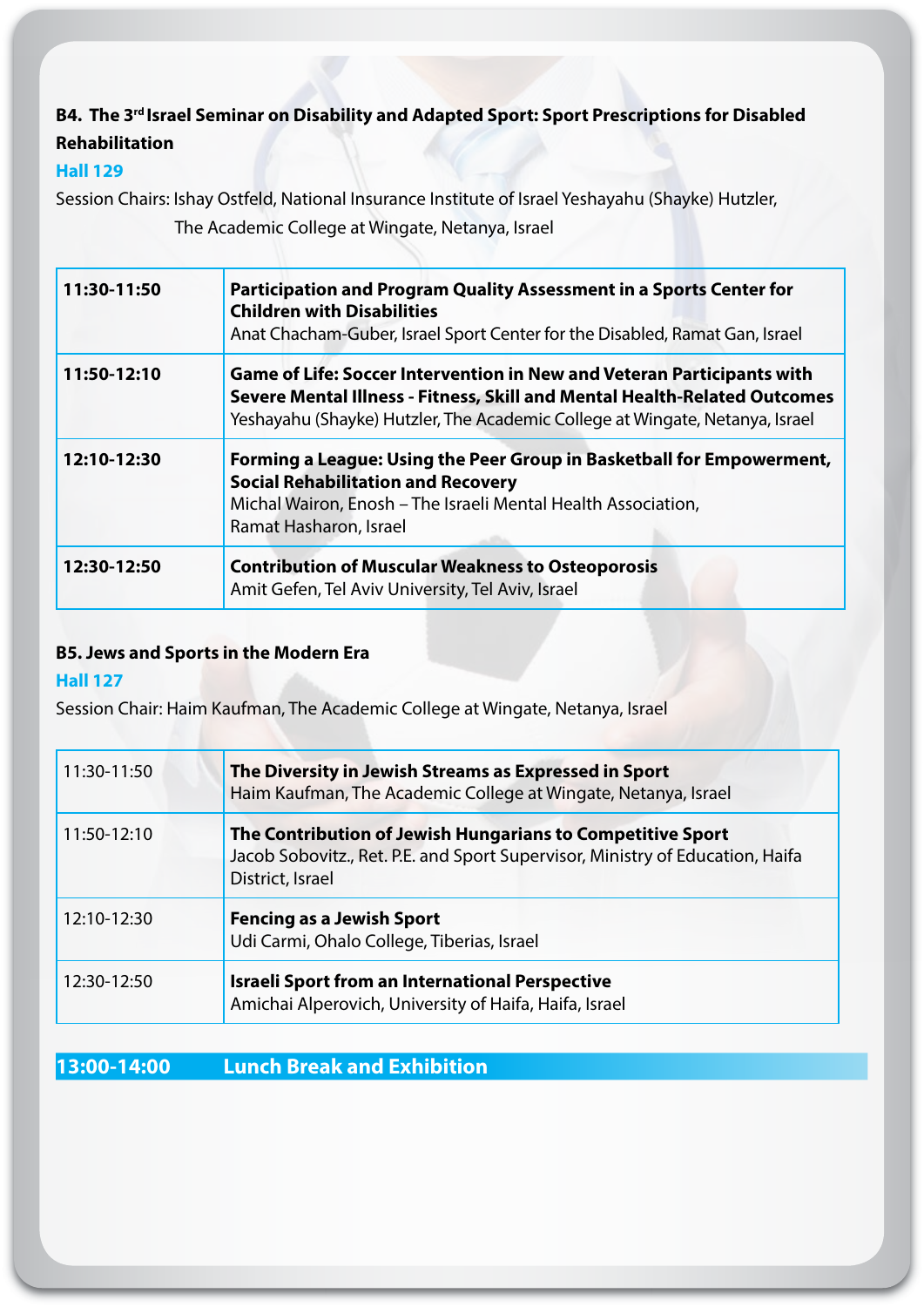### **Session Plenary 14:00-16:00**

#### **Herschtritt Auditorium**

Session Chairs: Ronnie Lidor, The Academic College at Wingate, Israel Ron Golan, Ziv Medical Center, Zefat, Israel

#### **Arthur Holstein Memorial Lecture: Role of the Exercise Physiologist in Competitive Sports** and the Olympics

Andrew Jones, University of Exeter, Exeter, UK

### **Running a Yard in Your Patient's Shoes: My Journey from Being a Professional Athlete to Caring for the Professional Athlete**

Benjamin Domb, Hinsdale Orthopaedics, Chicago, Il, USA

**Psychobiology of Endurance Performance** Samuele Marcora, University of Kent at Medway, Kent, UK

**Citius, Altius, Fortius: Lessons Learned from the Olympic Games in Rio 2016** Mark Hutchinson, University of Illinois, Chicago, II, USA

**Prescribing Exercise in the Clinical Setting: Strategies to Improve Health Through Fitness** Jordan Metzl, Hospital for Special Surgery, New York, NY, USA

### **16:00-16:30** Coffee Break and Exhibition

#### **C Sessions Parallel 16:30-18:00**

#### **C1. Sports Performance and Fatigue**

#### **1 Hall**

Session Chairs: Ron Golan, Ziv Medical Center, Zefat, Israel

Andrew Jones, University of Exeter, Exeter, UK

| 16:30-16:50 | <b>Cellular Mechanisms for Muscle Fatigue</b><br>Abram Katz, University of Ariel, Ariel, Israel                               |
|-------------|-------------------------------------------------------------------------------------------------------------------------------|
| 16:50-17:20 | <b>Exercise-Induced Fatigue: The Central Governor Theory</b><br>Sharon Tsuk, The Academic College at Wingate, Netanya, Israel |
| 17:20-17:40 | <b>Exercise-Induced Fatigue: Psycho-Biological Mechanisms</b><br>Samuele Marcora, University of Kent at Medway, Kent, UK      |
| 17:40-18:00 | <b>Round Table Discussion</b>                                                                                                 |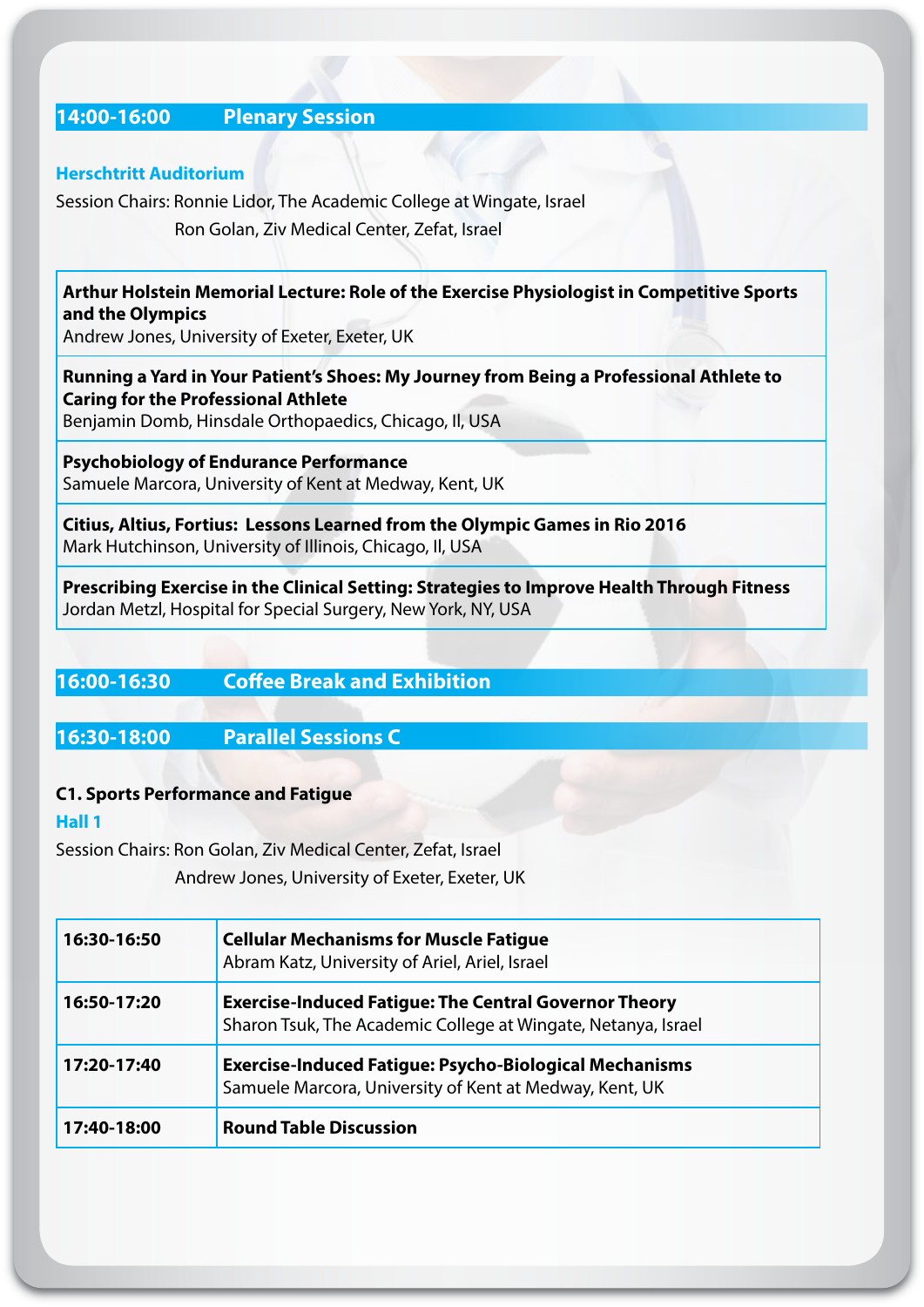### **C2. The 11<sup>th</sup> Seminar on Military Sports Medicine: Soldier Training Rehabilitation 3 Hall**

Session Chairs: Uriel Dreyfuss, Laniado Hospital, Netanya, Israel Lena Koren, IDF Medical Corps, Israel

| 16:30-16:50 | The Role of Hyperbaric Chamber in Sport Medicine<br>Yehuda Melamed, Elisha Hyperbaric Center, Haifa, Israel                                                                                        |
|-------------|----------------------------------------------------------------------------------------------------------------------------------------------------------------------------------------------------|
| 16:50-17:20 | When Is the Time to Move from Walking to Running during Military<br><b>Training in Military Training?</b><br>Shany Funk, IDF, Combat Fitness Center, Israel                                        |
| 17:20-17:40 | From Injury to Return to Duty: The 3rd SFG(A) Reintegration Program<br>Raymond Bear, 3rd Special Forces Group, US Army Special Forces, USA                                                         |
| 17:40-18:00 | <b>Return to Duty after Exertional Heat Stroke: The Heat Tolerance Test</b><br>Yoram Epstein, Heller Institute of Medical Research and Sackler Faculty of<br>Medicine, Tel Aviv University, Israel |

## **C3. The 3<sup>rd</sup> Israel Seminar on Disability and Adapted Sport: Physical Training, Health and Wellbeing in the Elderly**

#### **2 Hall**

Session Chairs: Avraham Weiss, Rabin Medical Center, Petah Tikva, Israel Yael Netz, The Academic College at Wingate, Netanya, Israel

| 16:30-16:50 | <b>Active Aging: Anthropological Perspectives</b><br>Keren Mazuz, Hadassah Academic College Jerusalem, Israel                                                         |
|-------------|-----------------------------------------------------------------------------------------------------------------------------------------------------------------------|
| 16:50-17:10 | <b>Relationship between Postural Control and Posture Unrelated Attention in</b><br><b>Advanced Age</b><br>Yael Netz, The Academic College at Wingate, Netanya, Israel |
| 17:10-17:30 | <b>Rehabilitation Outcome of Post-Acute Lower Limb Geriatric Amputees</b><br>Avital Hershkovits, Beit Rivka Geriatric Rehabilitation Center, Petah Tikva, Israel      |
| 17:30-17:50 | Physiology and Clinical Aspects of Sarcopenia in Older Individuals<br>Marco Narici, University of Nottingham, Nottingham, UK                                          |
| 17:50-18:10 | <b>Dietary Intervention and Functional Performance in Aging</b><br>Jay Hoffman, University of Central Florida, Orlando, Fl, USA                                       |